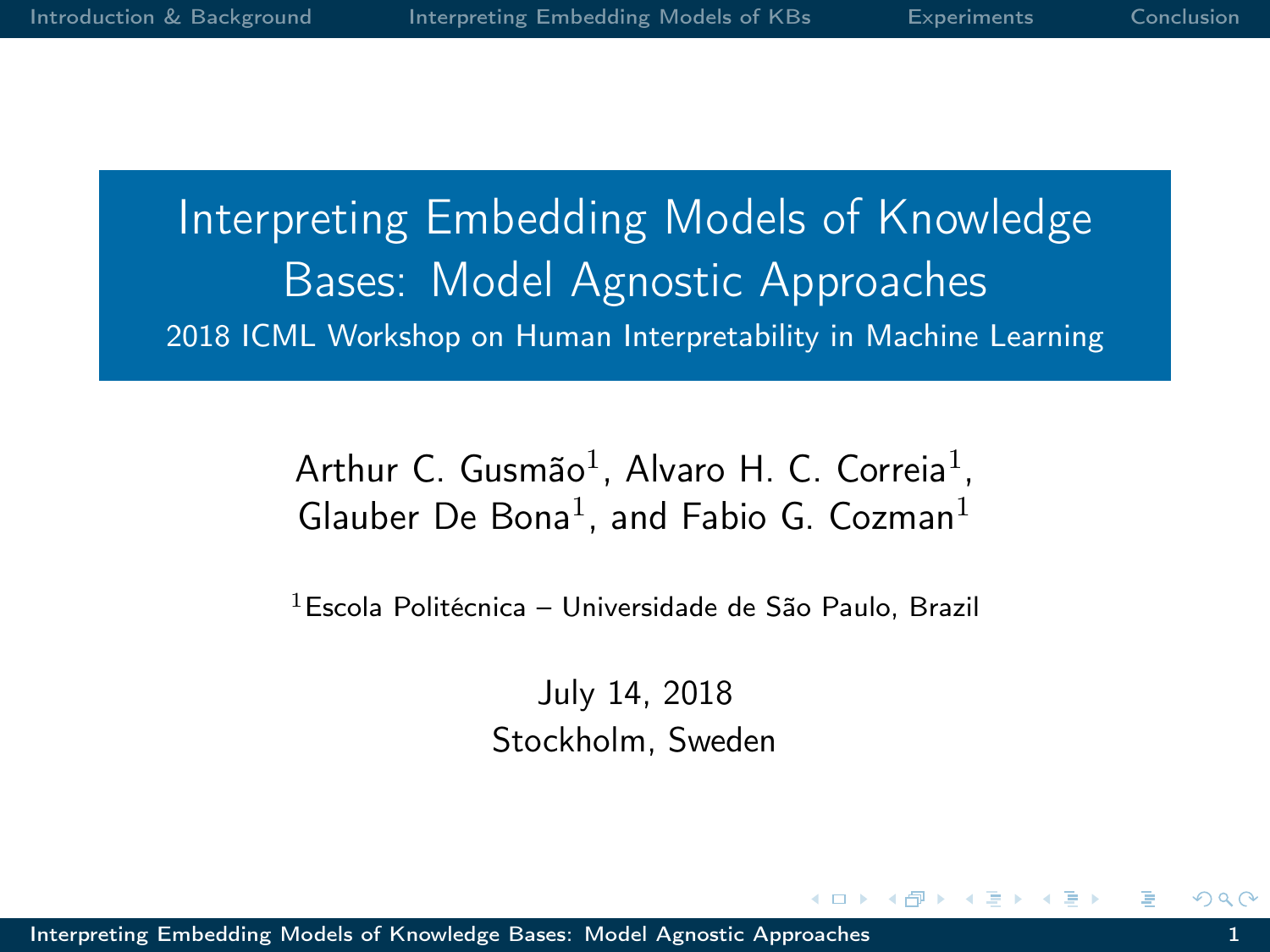$\sim$  m



#### 1 [Introduction & Background](#page-2-0)

#### 2 [Interpreting Embedding Models of KBs](#page-10-0)

#### 3 [Experiments](#page-19-0)

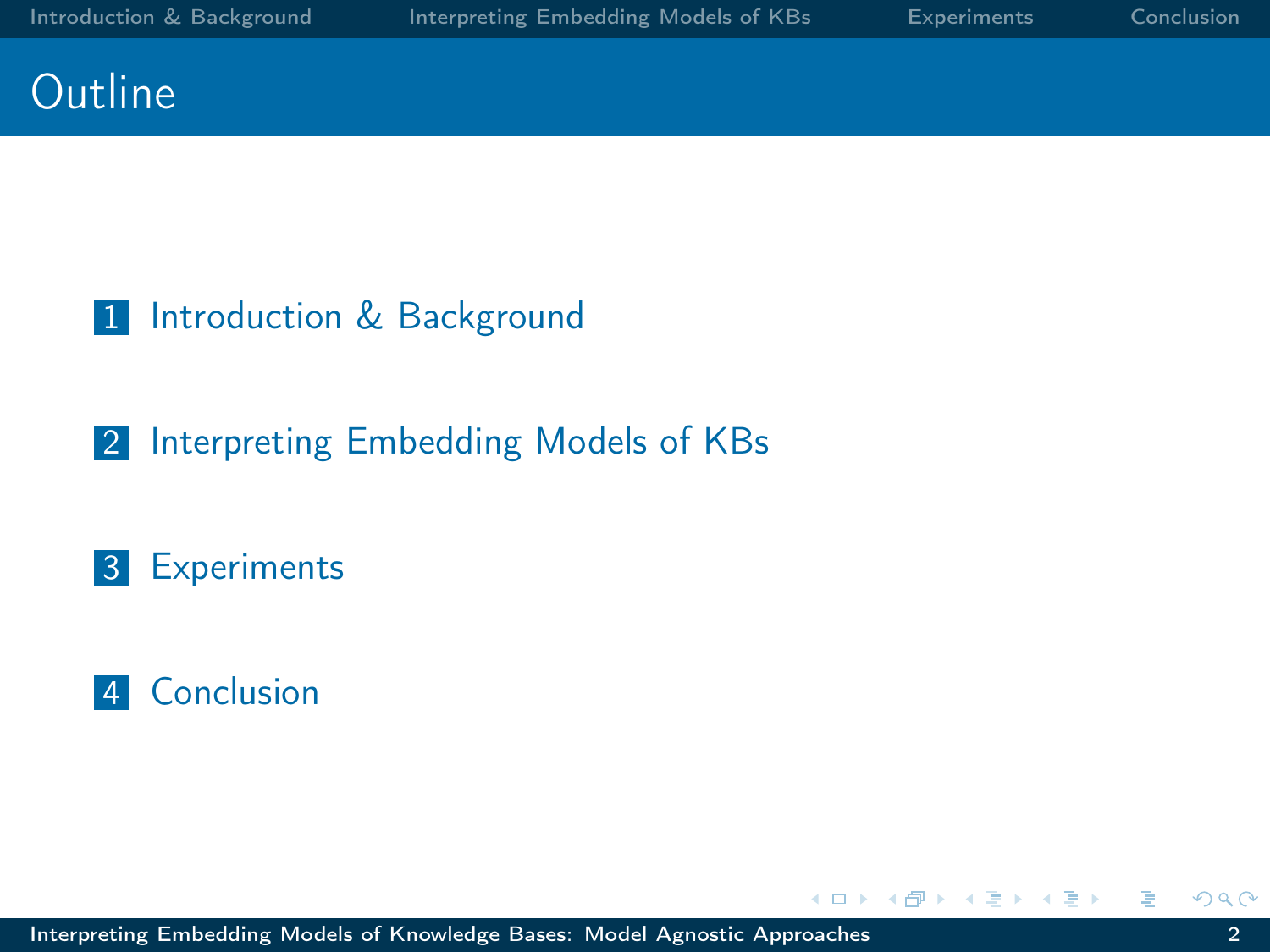### <span id="page-2-0"></span>Knowledge Bases (KBs): sets of triples



(Example adapted from [\[1\]](#page-23-1))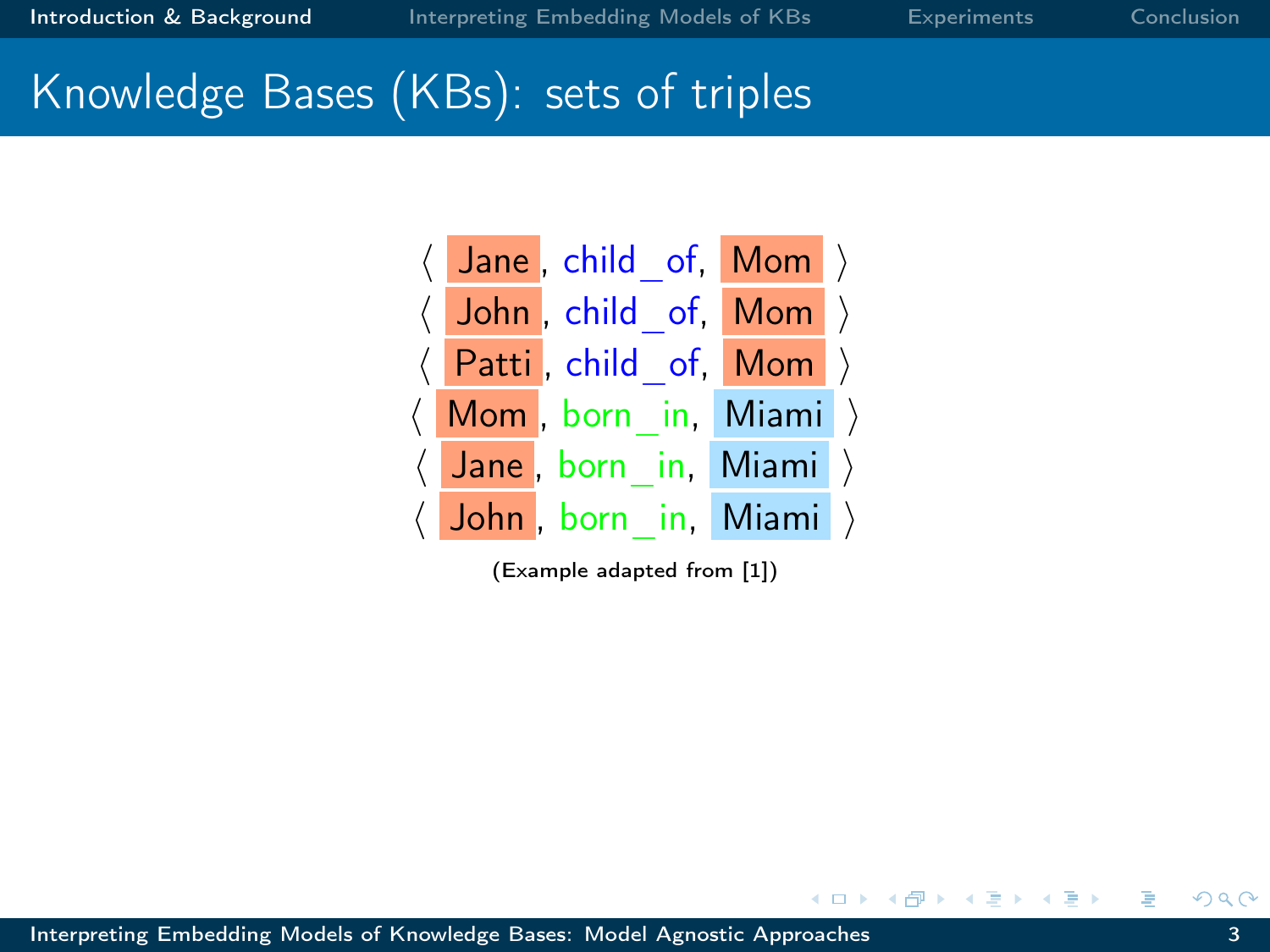# Knowledge Bases (KBs): sets of triples



(Example adapted from [\[1\]](#page-23-1))

Used in many applications!

- $\triangleright$  Natural language processing (NLP)
- $\blacktriangleright$  Semantic web search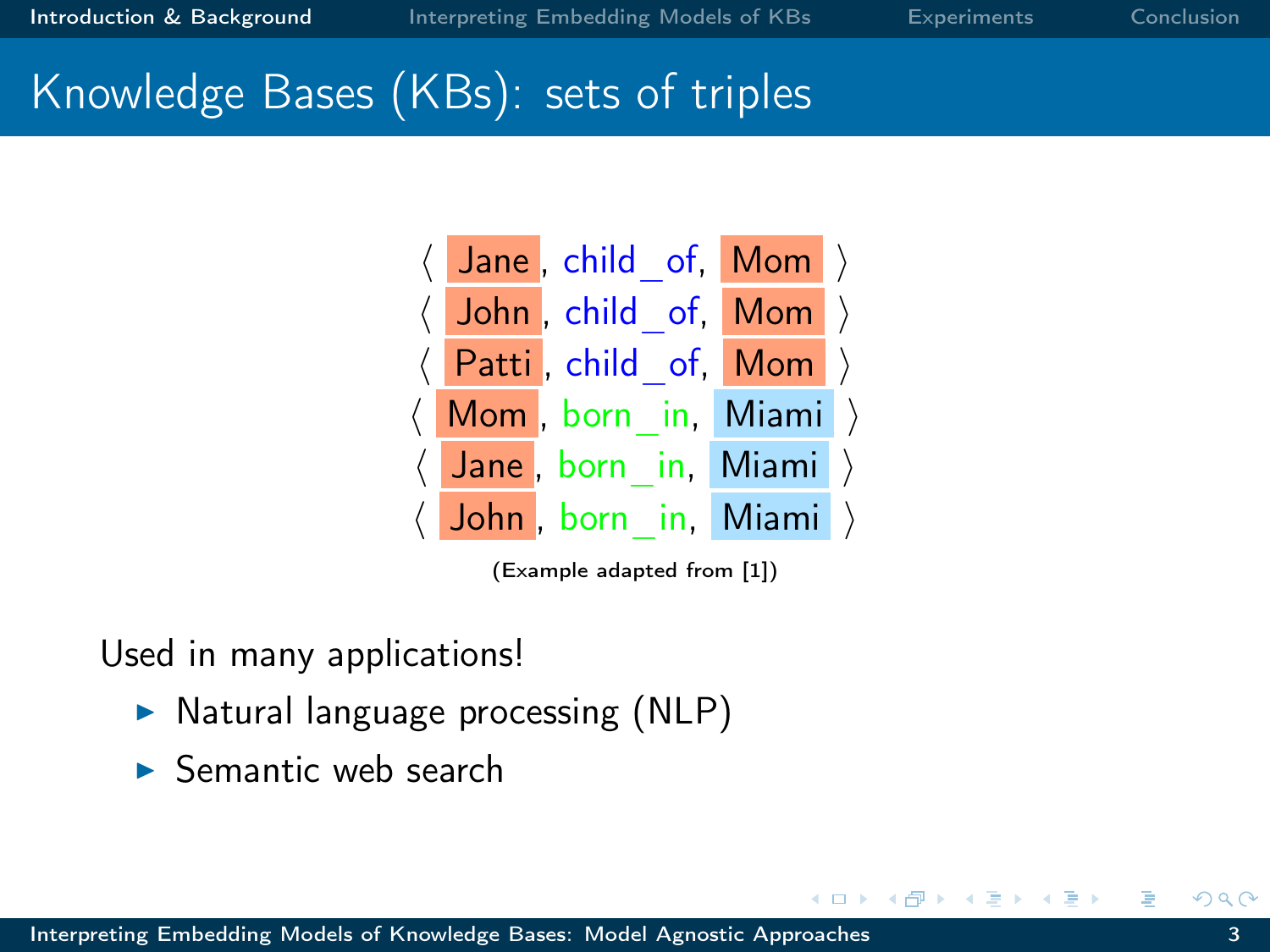### Knowledge Bases (KBs): sets of triples



(Example adapted from [\[1\]](#page-23-1))

Used in many applications!

- $\triangleright$  Natural language processing (NLP)
- $\blacktriangleright$  Semantic web search

But often incomplete...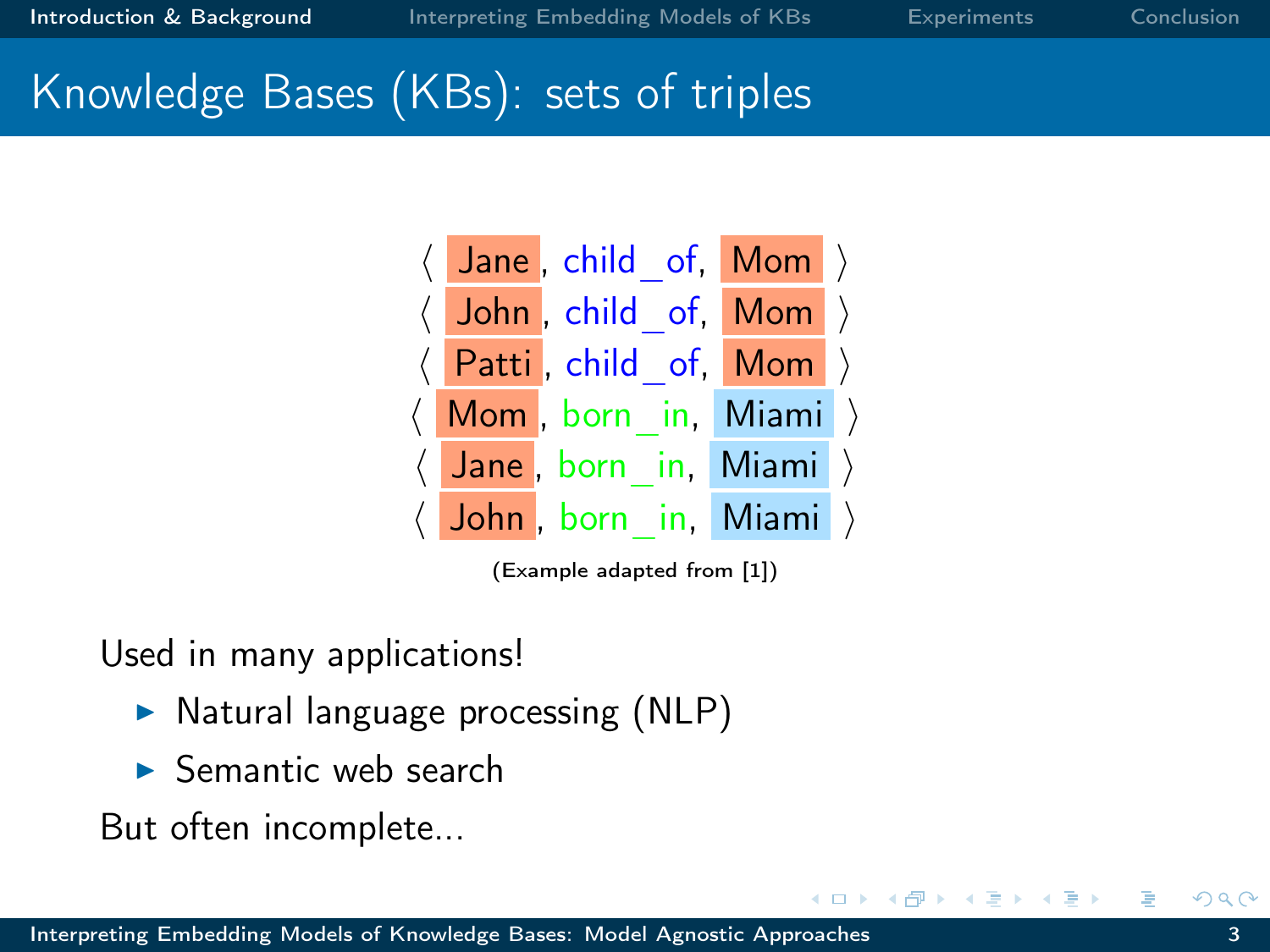#### Knowledge Base Completion

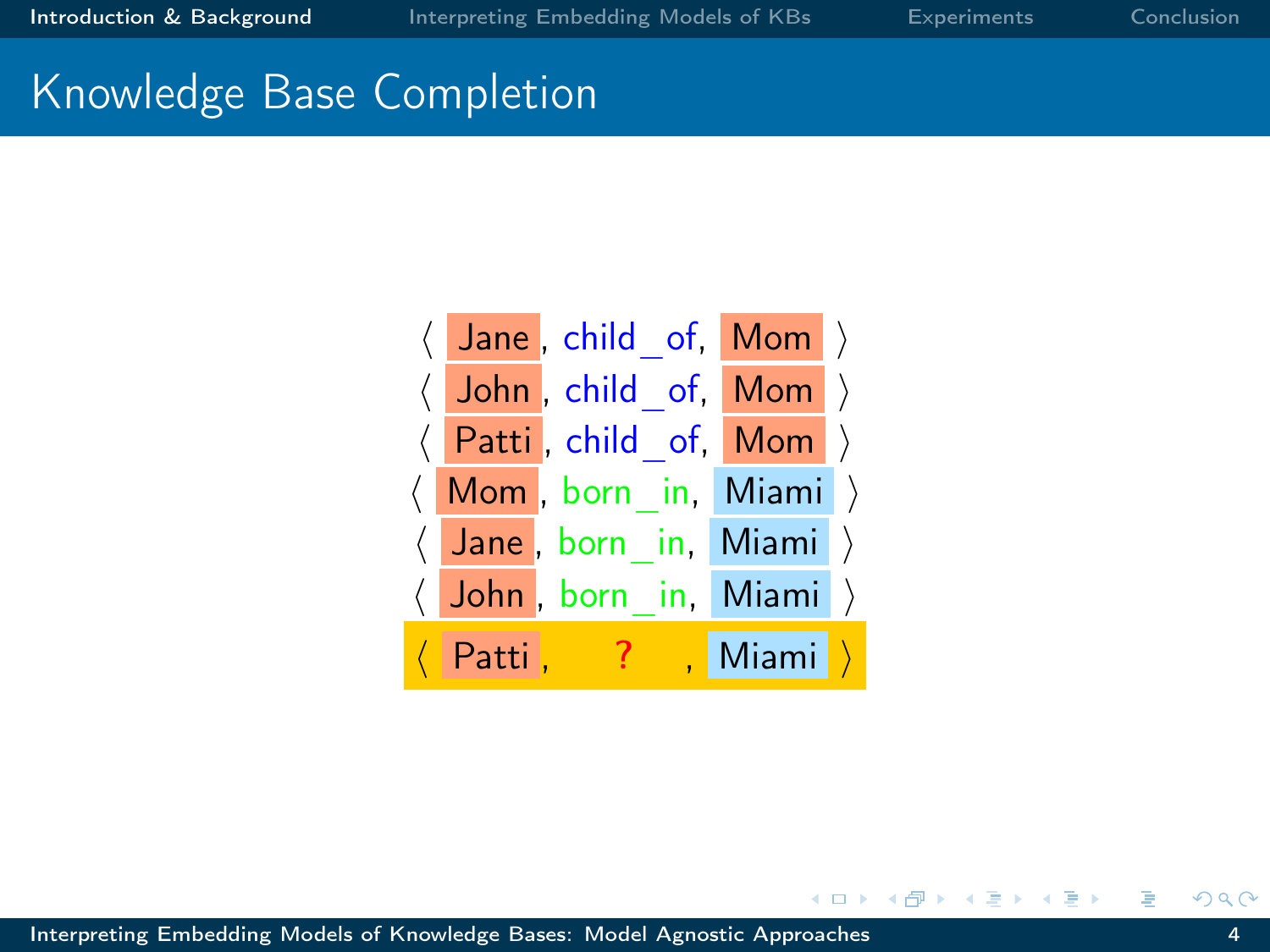# Knowledge Base Completion



Figure adapted from [\[1\]](#page-23-1).

 $\leftarrow$   $\Box$ 

×. 母  $\mathbf{h}$  э  $\,$ э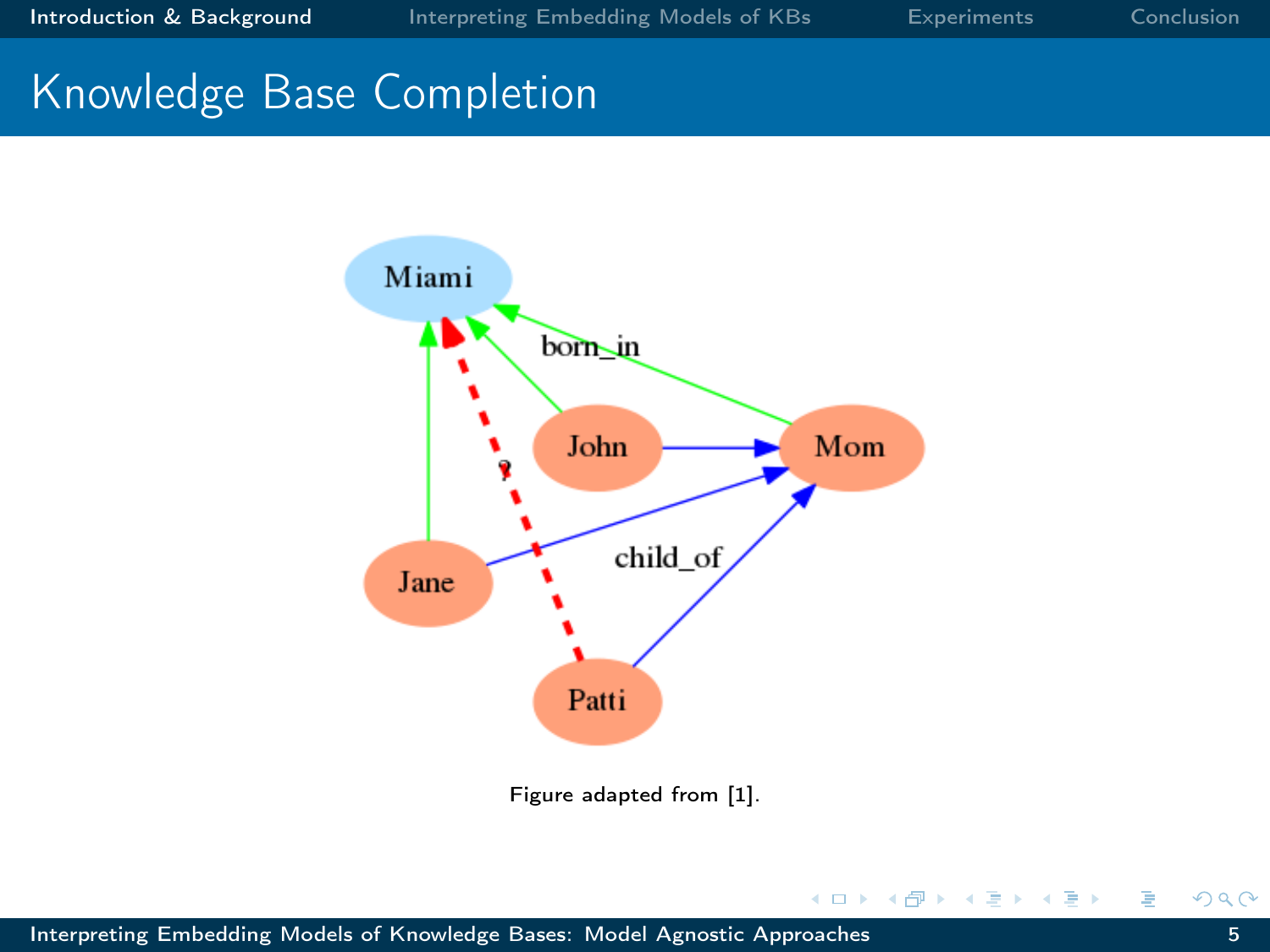# Embedding Models for KB Completion



Embedding models map entities and relations into vectors.

 $\leftarrow$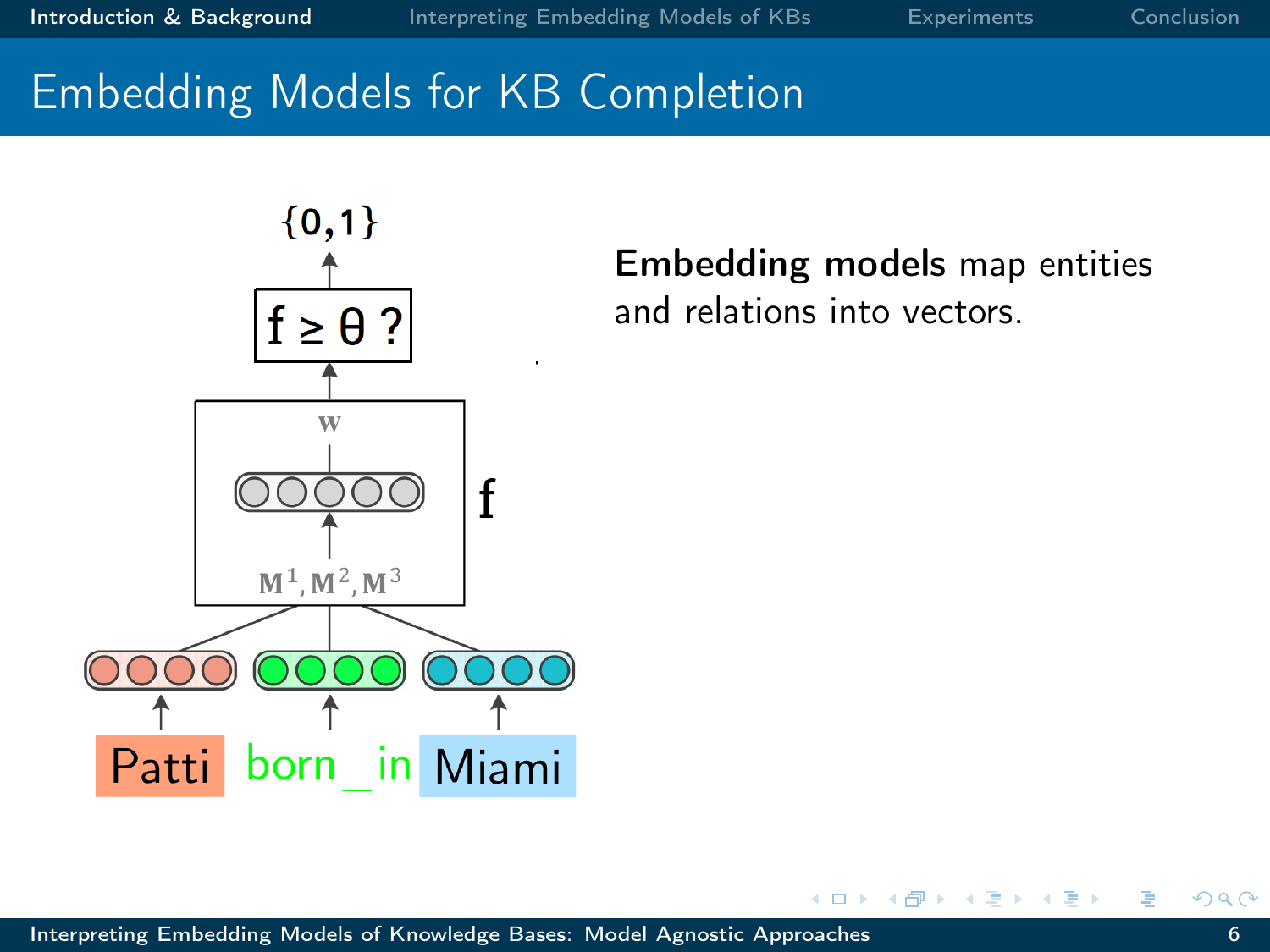# Embedding Models for KB Completion



Embedding models map entities and relations into vectors.

- $\blacktriangleright$  Achieve state-of-the-art results and are scalable;
- But are poorly interpretable.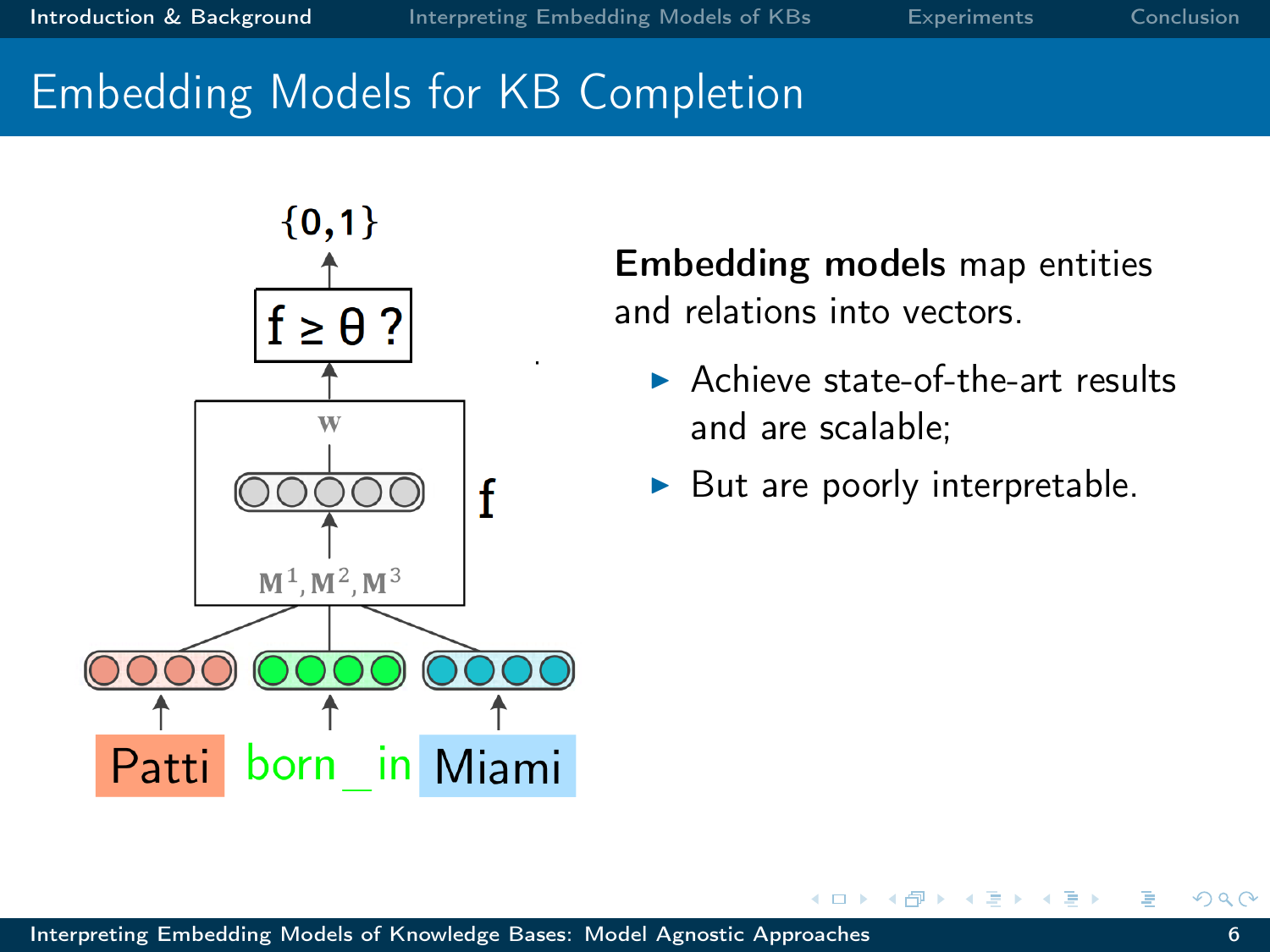# Embedding Models for KB Completion



Embedding models map entities and relations into vectors.

- $\blacktriangleright$  Achieve state-of-the-art results and are scalable;
- But are poorly interpretable.

Embeddings turn a semantically rich input into numeric representations where each dimension bears little meaning.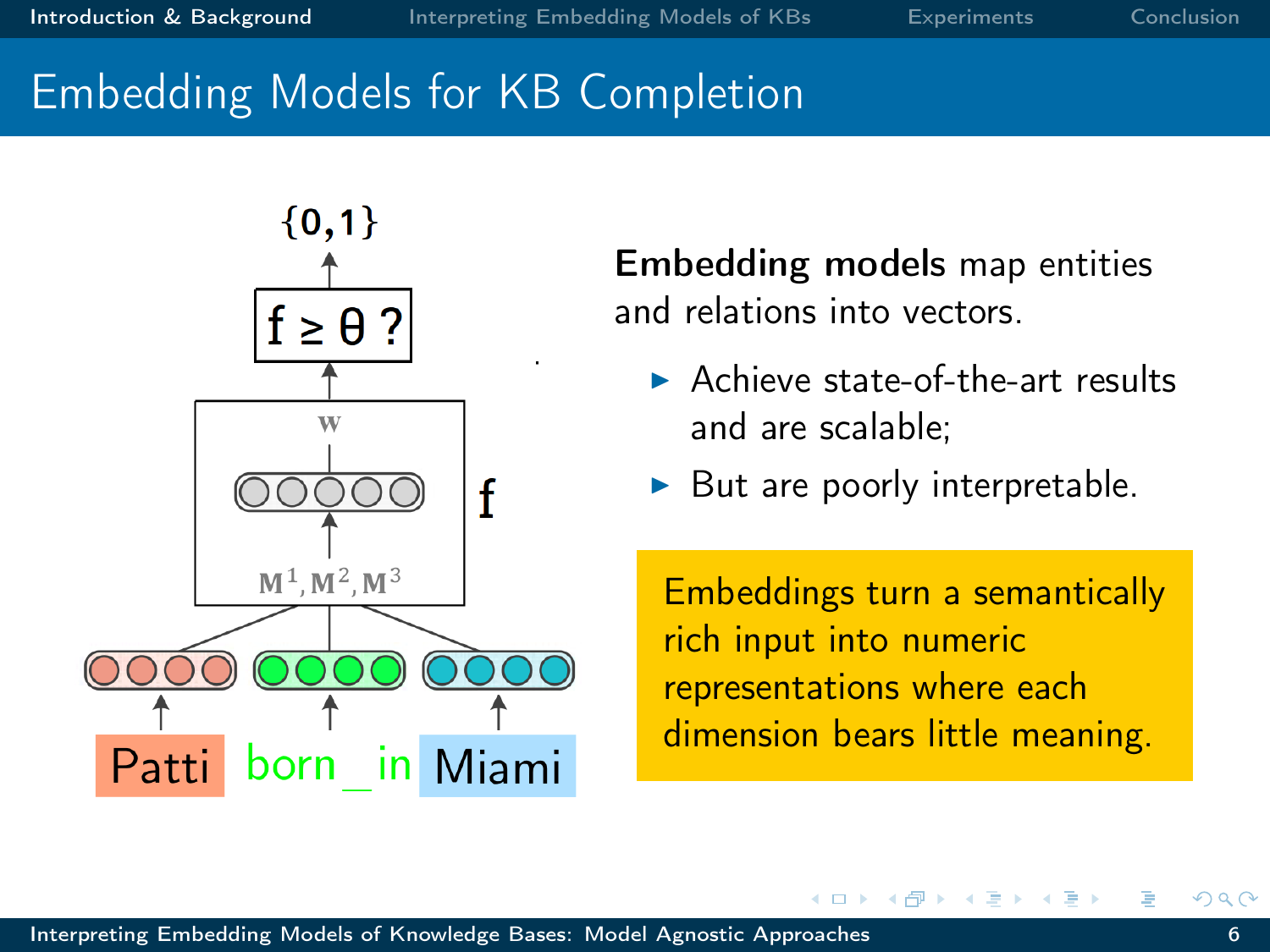<span id="page-10-0"></span>

In this work we propose methods to interpret embedding models of KBs.

 $\leftarrow$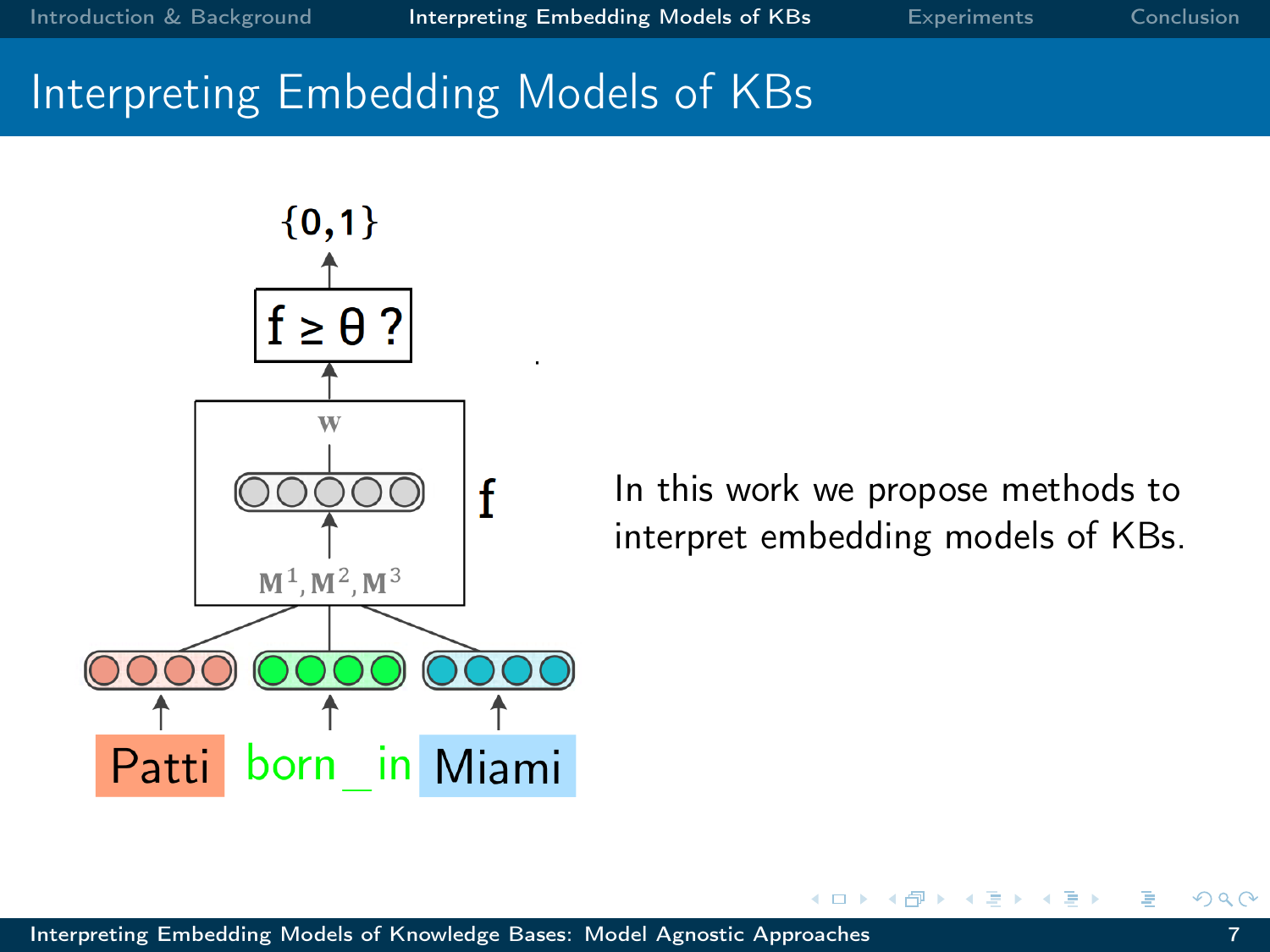

- $\triangleright$  See the embedding model as a black box;
- $\blacktriangleright$  Learn an interpretable model from inputs and outputs.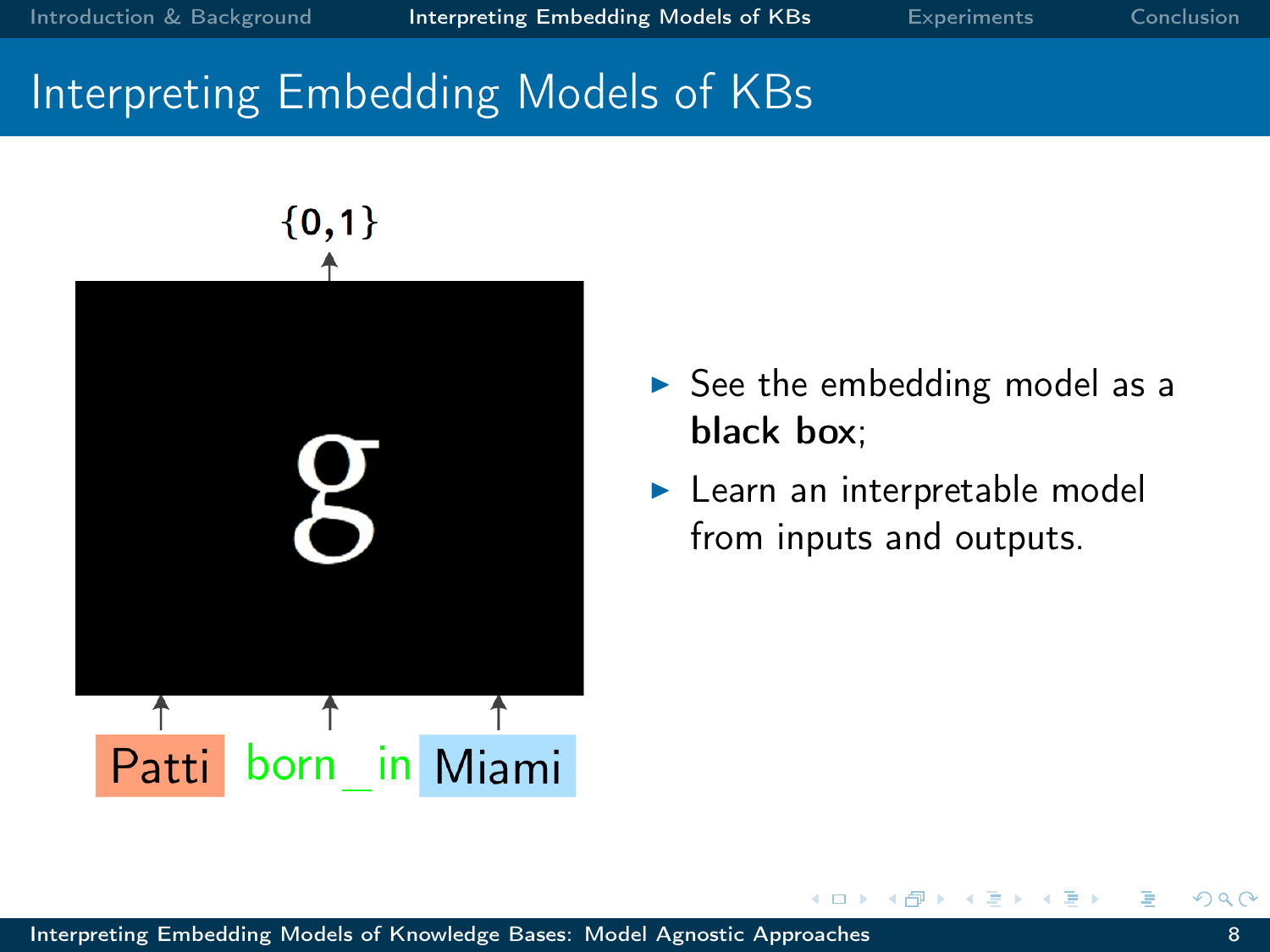

- $\triangleright$  See the embedding model as a black box;
- $\blacktriangleright$  Learn an interpretable model from inputs and outputs.

Model agnostic!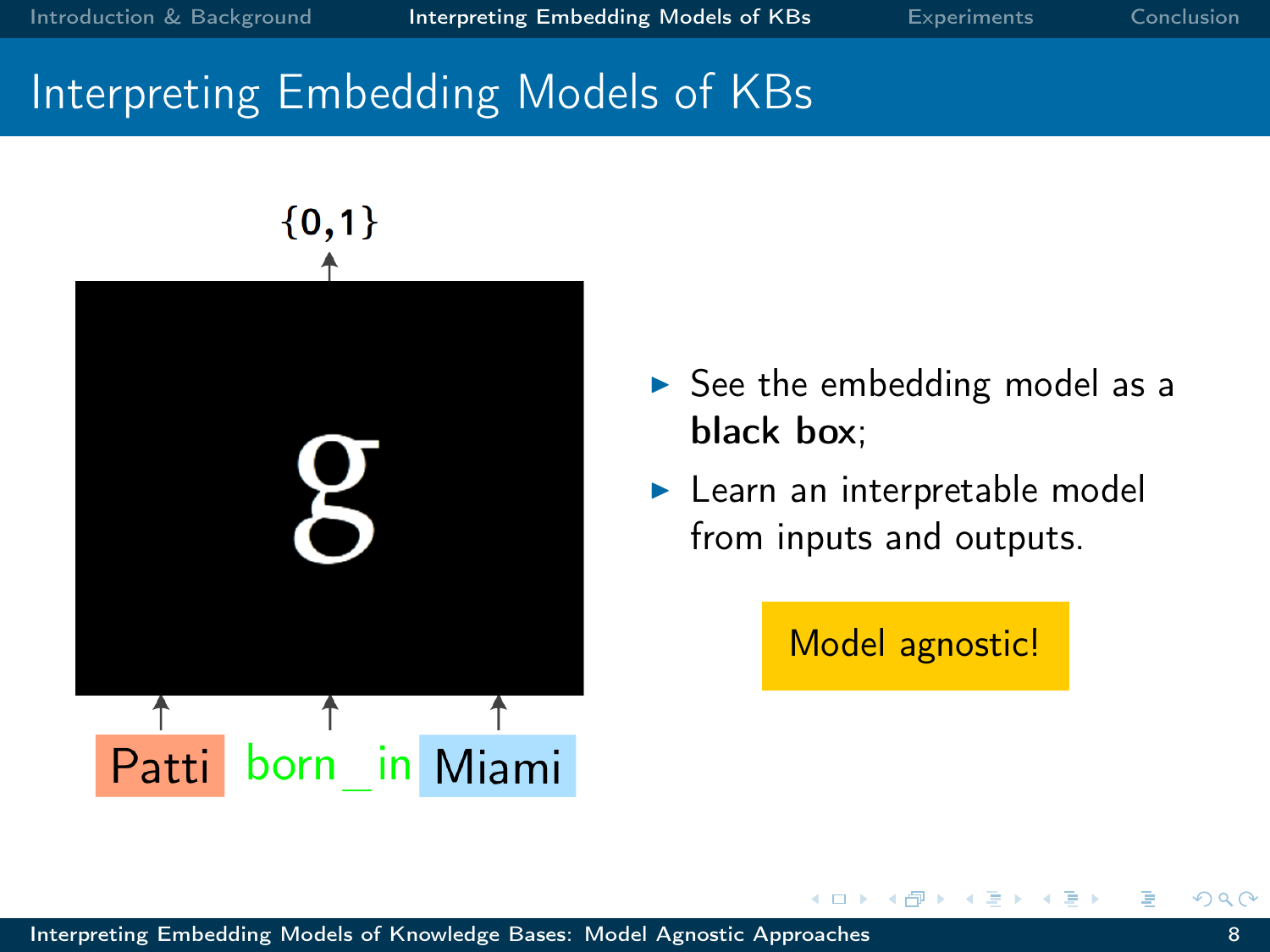We propose two methods:

XKE-PRED Explaining knowledge embedding models with predicted features

XKE-TRUE Explaining knowledge embedding models with ground truth features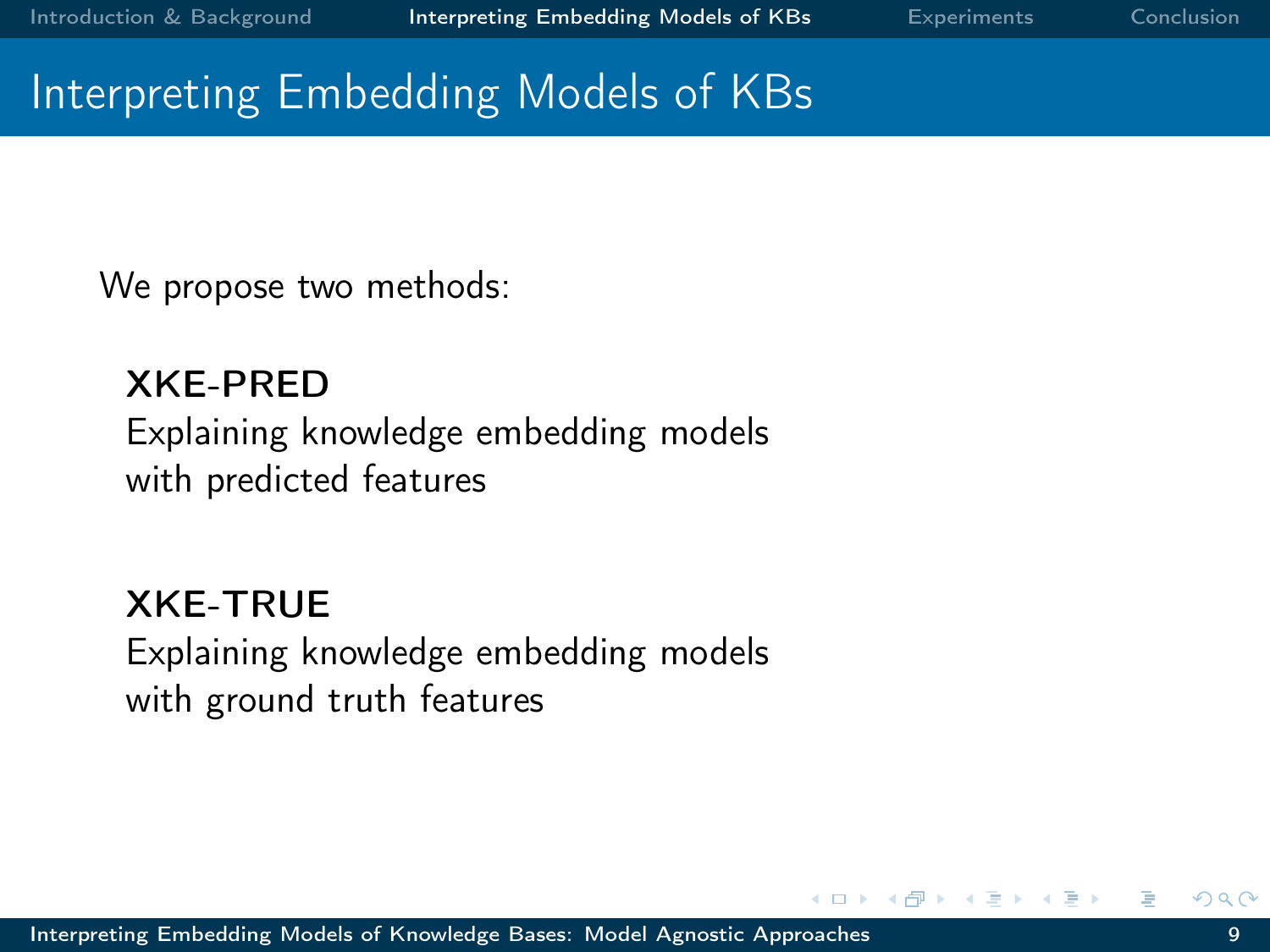We propose two methods:

XKE-PRED Explaining knowledge embedding models with predicted features

XKE-TRUE Explaining knowledge embedding models with ground truth features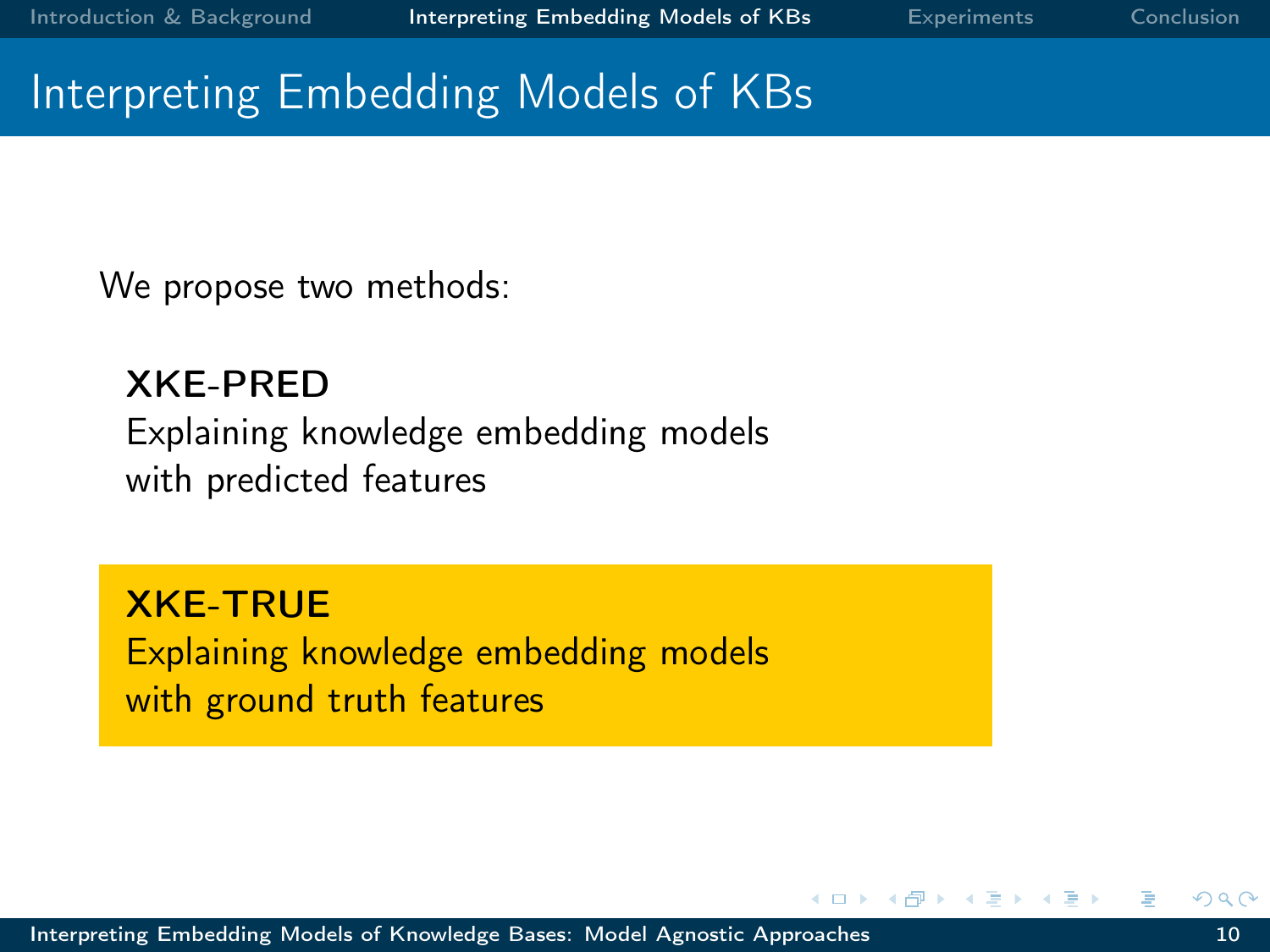### XKE-TRUE



 $\leftarrow$ 

母  $\sim$ ×. 舌 × э  $\mathbf{h}$  Ė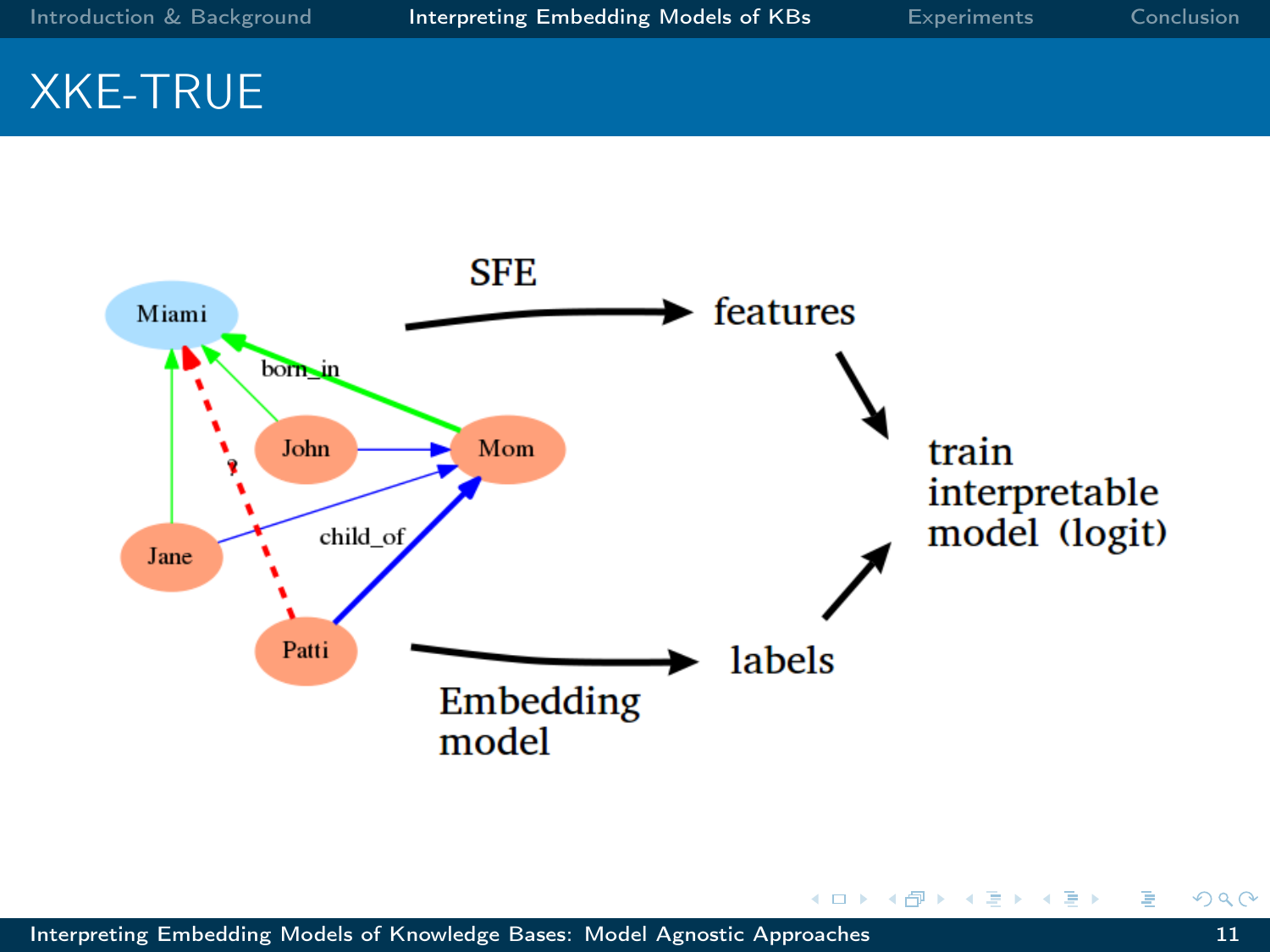#### Subgraph Feature Extraction

#### Subgraph Feature Extraction (SFE):

- $\blacktriangleright$  Binary features;
- $\blacktriangleright$  Each feature indicates the existence of a path  $\pi$ (a sequence of edges) between two entities;

Advantages:

- $\triangleright$  Features can be understood as bodies of weighted rules [\[2\]](#page-23-2);
- $\triangleright$  Usually regarded as "easily interpretable";
- $\triangleright$  Can be used with any classification model.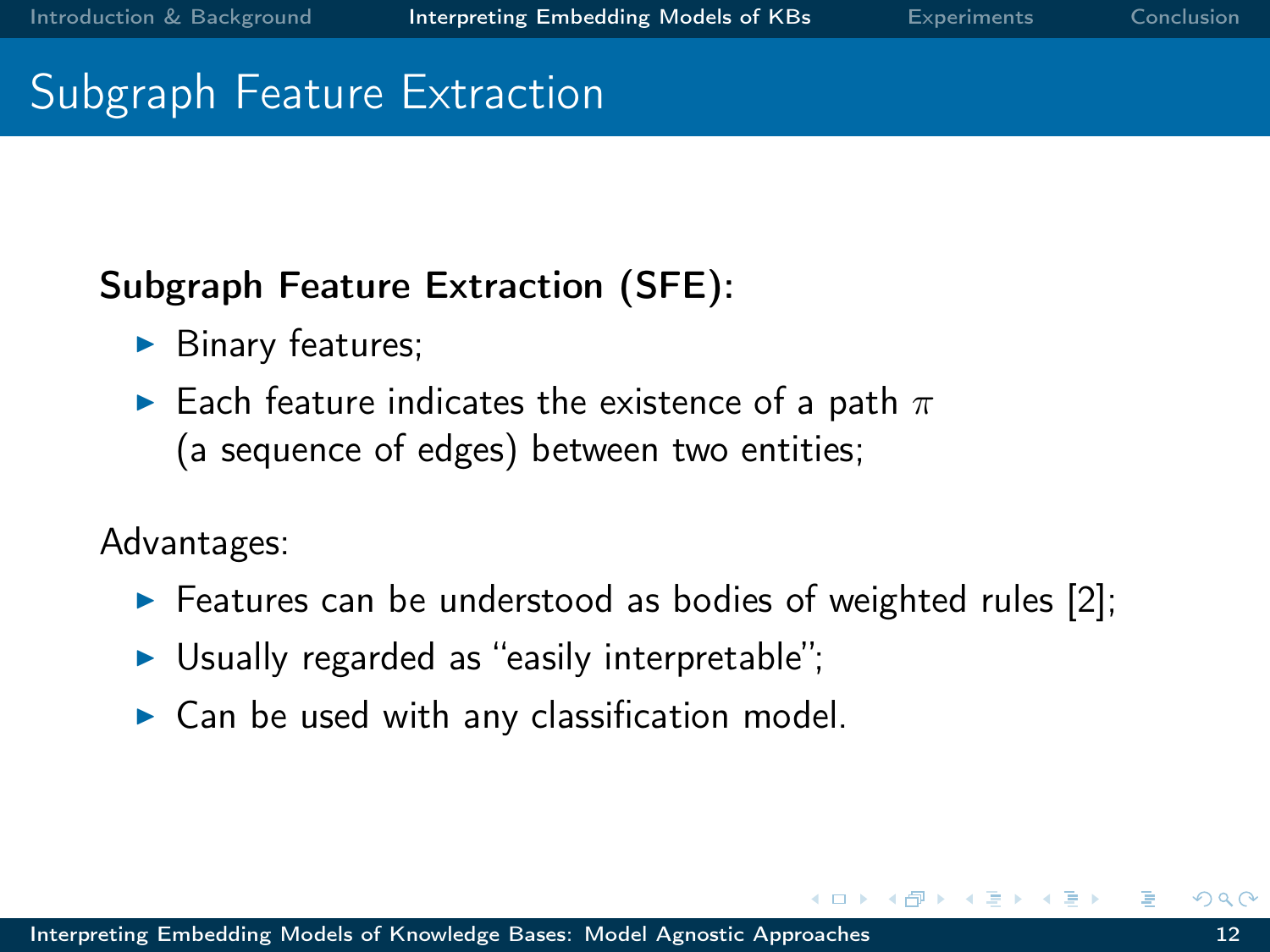#### Subgraph Feature Extraction

The only feature with value 1 between Patti and Miami is the path  $\pi =$  (child\_of, born\_in).



 $\overline{a}$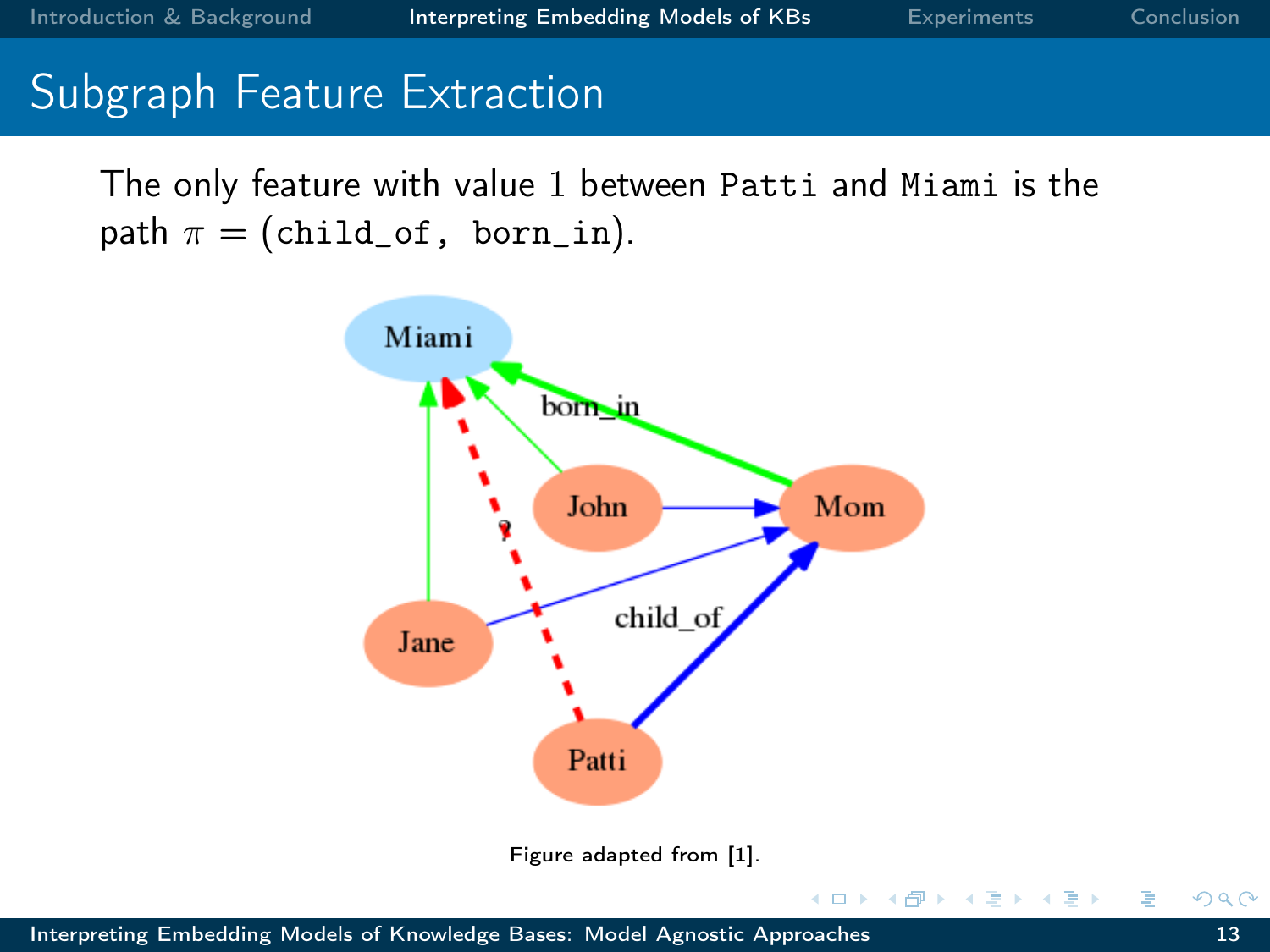# XKE-TRUE

More formally:

#### XKE-TRUE

- $\blacktriangleright$  Construct a set of examples  $\mathbb D$  of arbitrary size n in which, for each triple  $x_{h,r,t} = \langle e_h, r_r, e_t \rangle$ ,
	- Features  $F(x_{h,r,t} | \mathcal{G})$  are extracted using SFE from a ground truth knowledge graph  $G$ ;
	- $\blacktriangleright$  The label corresponds to the embedding model's prediction.

 $\mathbb{D} = \{ (F(x_{h,r,t} | \mathcal{G}), g(x_{h,r,t})) \}^n$ 

- $\blacktriangleright$  Train an interpretable classifier (logit) using  $\mathbb{D}$ ;
- Draw explanations from the interpretable classifier.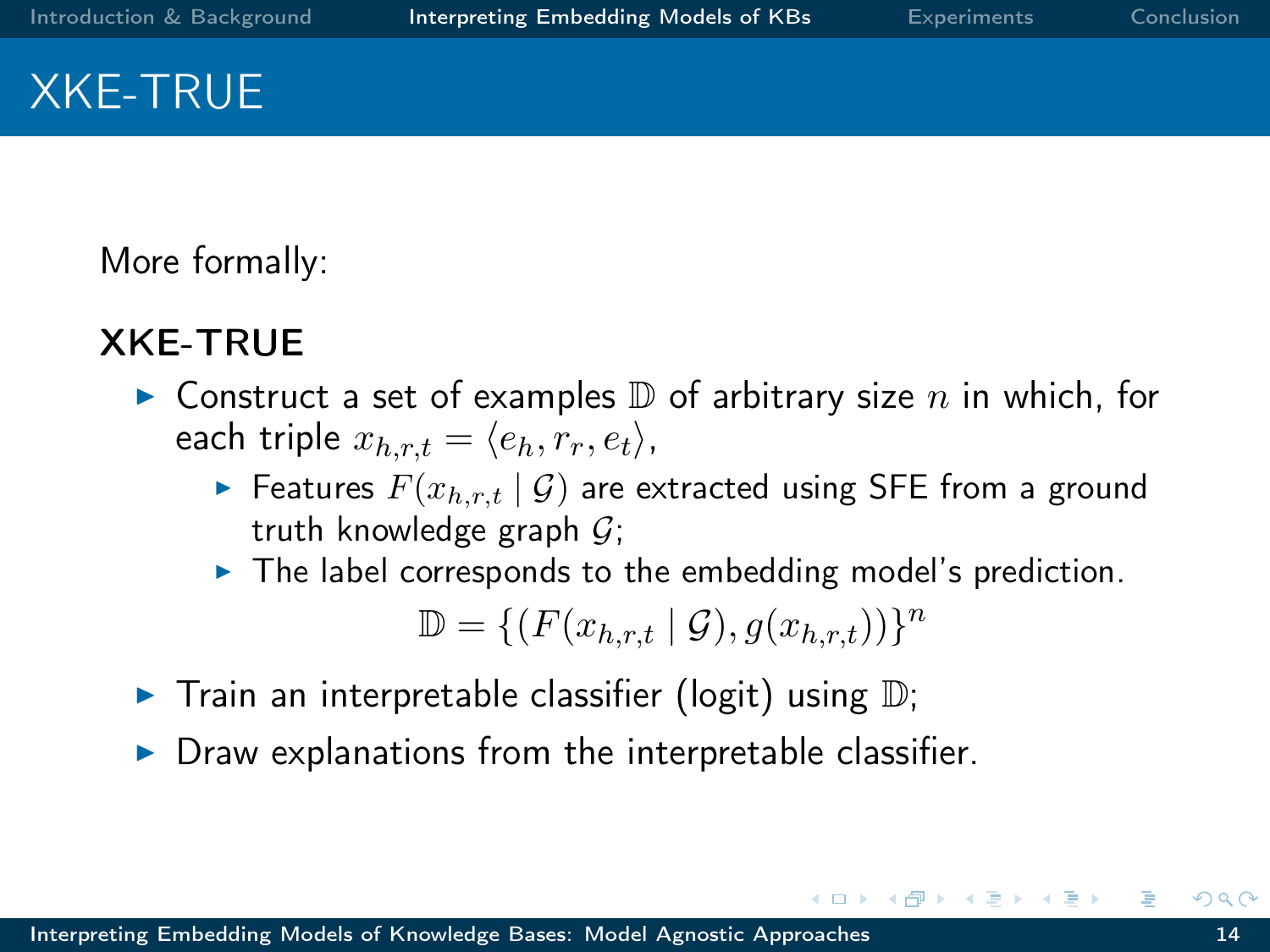$\mathbb{R}^3$ 

∍

 $\sim$ × -b э

4 0 8  $\prec$ 同 k. ∍

#### <span id="page-19-0"></span>Experiments & Results

| Dataset                                                        | <b>FB13</b> |       |                   |                   | NELL186     |        |                 |                   |
|----------------------------------------------------------------|-------------|-------|-------------------|-------------------|-------------|--------|-----------------|-------------------|
| <b>XKE</b> variant                                             | <b>TRUE</b> |       | $PRED_3$ $PRED_5$ | PRED <sub>7</sub> | <b>TRUE</b> |        | $PRED3$ $PRED5$ | PRED <sub>7</sub> |
| <b>Embedding Accuracy</b>                                      | 82.55       |       |                   | 86.40             |             |        |                 |                   |
| # Positive triples in $G$ (XKE-TRUE) or $\tilde{G}$ (XKE-PRED) | 322k        | 830k  | 1.668k            | 2,658k            | 36k         | 196k   | 524k            | 987k              |
| $G$ positive over predicted ratio                              | ٠           | 0.286 | 0.207             | 0.168             | ٠           | 0.604  | 0.581           | 0.558             |
| $#$ Features per example                                       | 2.91        | 0.91  | 1.34              | 1.79              | 70.66       | 159.54 | 249.86          | 337.41            |
| % Examples with $#$ features $> 0$                             | 54.73       | 33.83 | 37.88             | 41.81             | 50.01       | 39.39  | 45.57           | 51.87             |
| Explanation Mean # Rules (for explanations with size $> 0$ )   | 2.29        | 2.19  | 2.70              | 2.57              | 105.30      | 51.33  | 159.02          | 158.87            |
| Explanation Mean Rule Length                                   | 3.09        | 3.00  | 2.87              | 2.82              | 3.86        | 3.78   | 3.89            | 3.89              |
| Fidelity                                                       | 73.26       | 66.65 | 74.36             | 69.99             | 86.55       | 77.00  | 74.94           | 75.64             |
| Fidelity (filtered for examples with $#$ features $> 0$ )      | 80.52       | 84.30 | 85.74             | 83.28             | 87.02       | 85.00  | 83.07           | 84.47             |
| Fidelity (weighted by the $#$ features)                        | 75.21       | 82.67 | 84.58             | 84.80             | 85.66       | 88.09  | 86.24           | 88.22             |
| Accuracy                                                       | 73.43       | 64.58 | 71.78             | 68.11             | 89.10       | 75.79  | 76.18           | 76.44             |
| Accuracy (filtered for examples with $#$ features $> 0$ )      | 80.78       | 81.00 | 82.02             | 80.34             | 91.19       | 84.08  | 84.30           | 85.11             |
| Accuracy (weighted by the $#$ features)                        | 71.68       | 78.42 | 81.28             | 82.19             | 82.12       | 86.56  | 89.11           | 89.41             |
| F1 (Fidelity)                                                  | 76.66       | 50.11 | 71.14             | 61.13             | 83.19       | 61.41  | 68.07           | 68.03             |
| F1 (Accuracy)                                                  | 77.35       | 49.07 | 69.16             | 59.69             | 86.89       | 62.66  | 71.14           | 70.68             |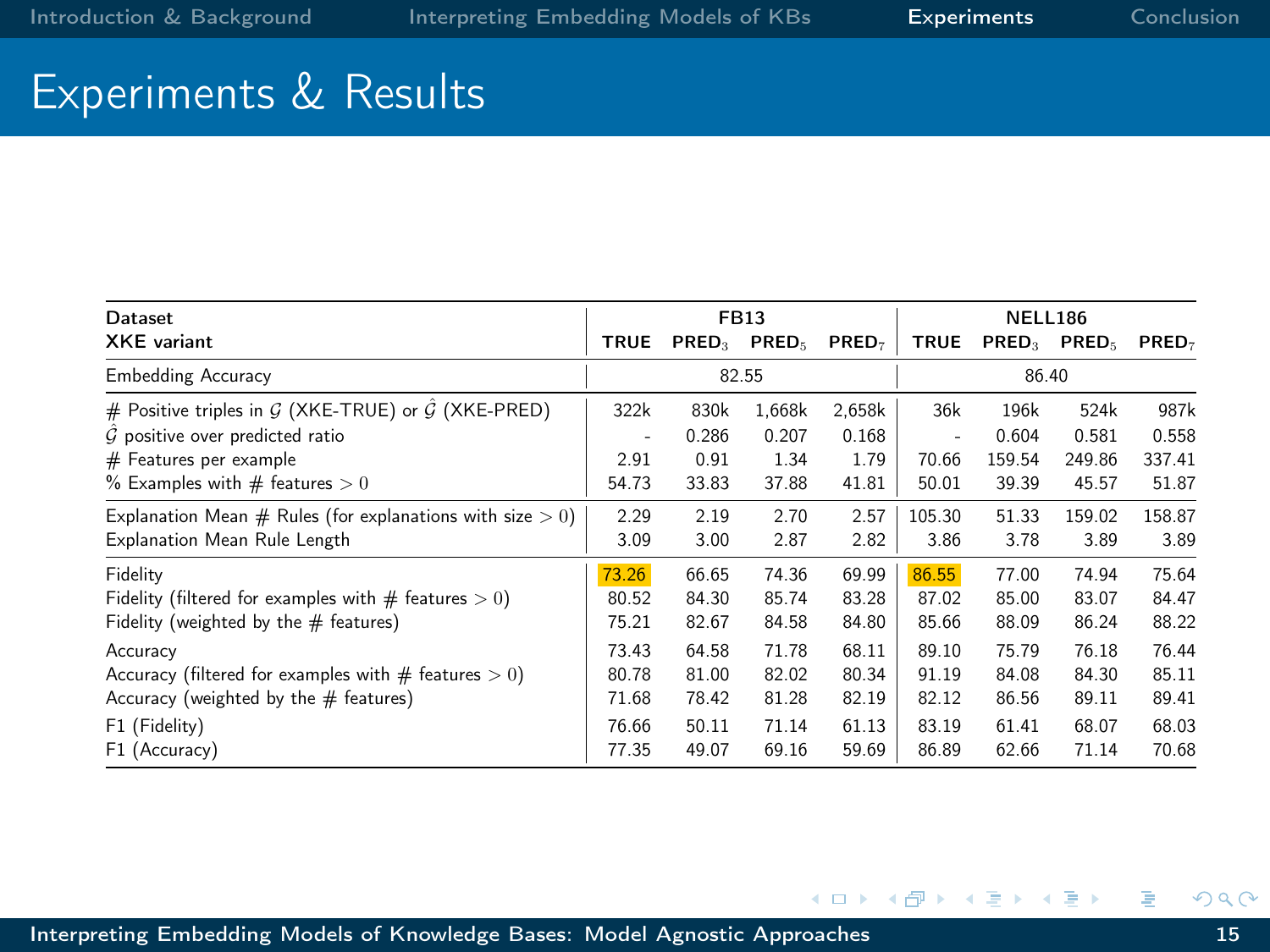| ID            | $#1$ (XKE-TRUE)                                                    |  |  |  |
|---------------|--------------------------------------------------------------------|--|--|--|
| <b>Triple</b> | (francis ii of the two sicilies, religion, roman catholic church ) |  |  |  |
|               | Reason $#1$ (2.456) parents, religion                              |  |  |  |
|               | <b>Reason</b> #2 $(1.946)$ spouse <sup>-1</sup> , religion         |  |  |  |
|               | <b>Reason</b> $#3$ (1.913) spouse, religion                        |  |  |  |
| <b>Bias</b>   | (1.017)                                                            |  |  |  |
| <b>XKE</b>    | 0.999346                                                           |  |  |  |
| Embedding     | -1                                                                 |  |  |  |



[Interpreting Embedding Models of Knowledge Bases: Model Agnostic Approaches](#page-0-0) 16

Ė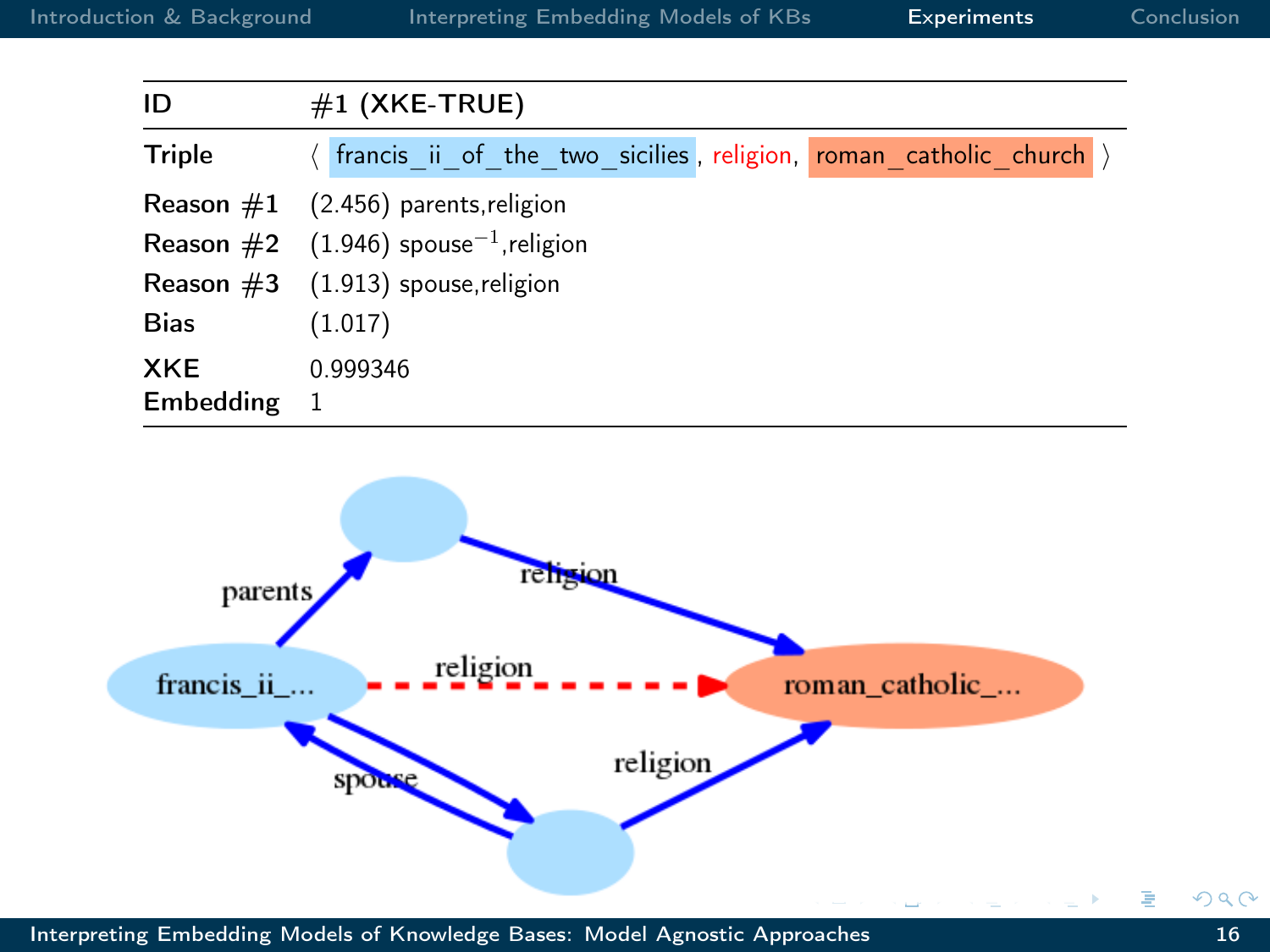## <span id="page-21-0"></span>Conclusion

- $\triangleright$  We presented techniques to explain KB embeddings models, where features can be understood as weighted Horn clauses.
- $\blacktriangleright$  Future work: fidelity is a point for improvement.
- $\triangleright$  We expect this initial work to serve as a basis of comparison and inspiration for the development of novel methods for explaining embedding models in KB completion.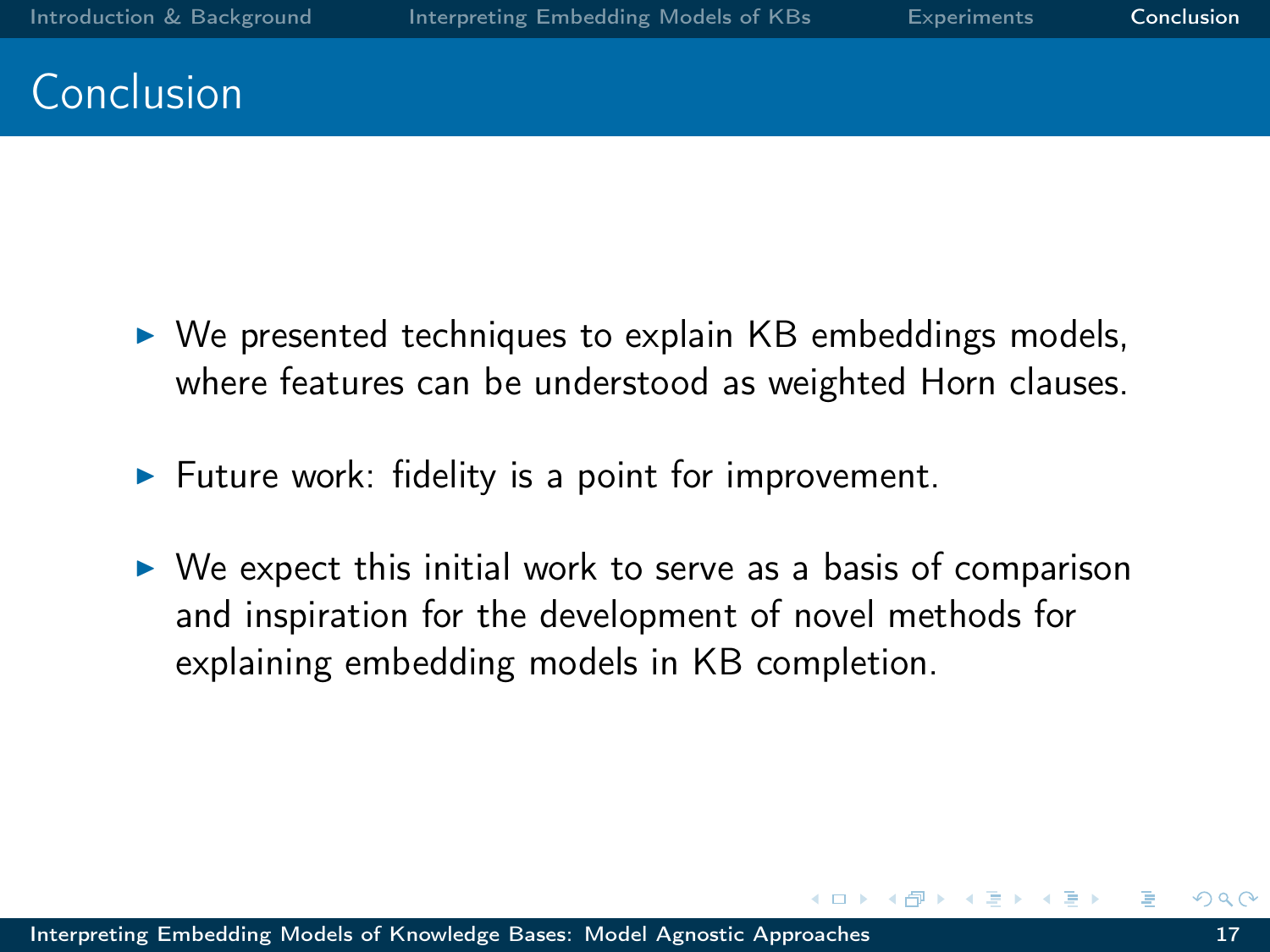#### Code available: https://github.com/arthurcgusmao/xke

# Thank you! Questions?

 $\sim$  m

[Interpreting Embedding Models of Knowledge Bases: Model Agnostic Approaches](#page-0-0) 18